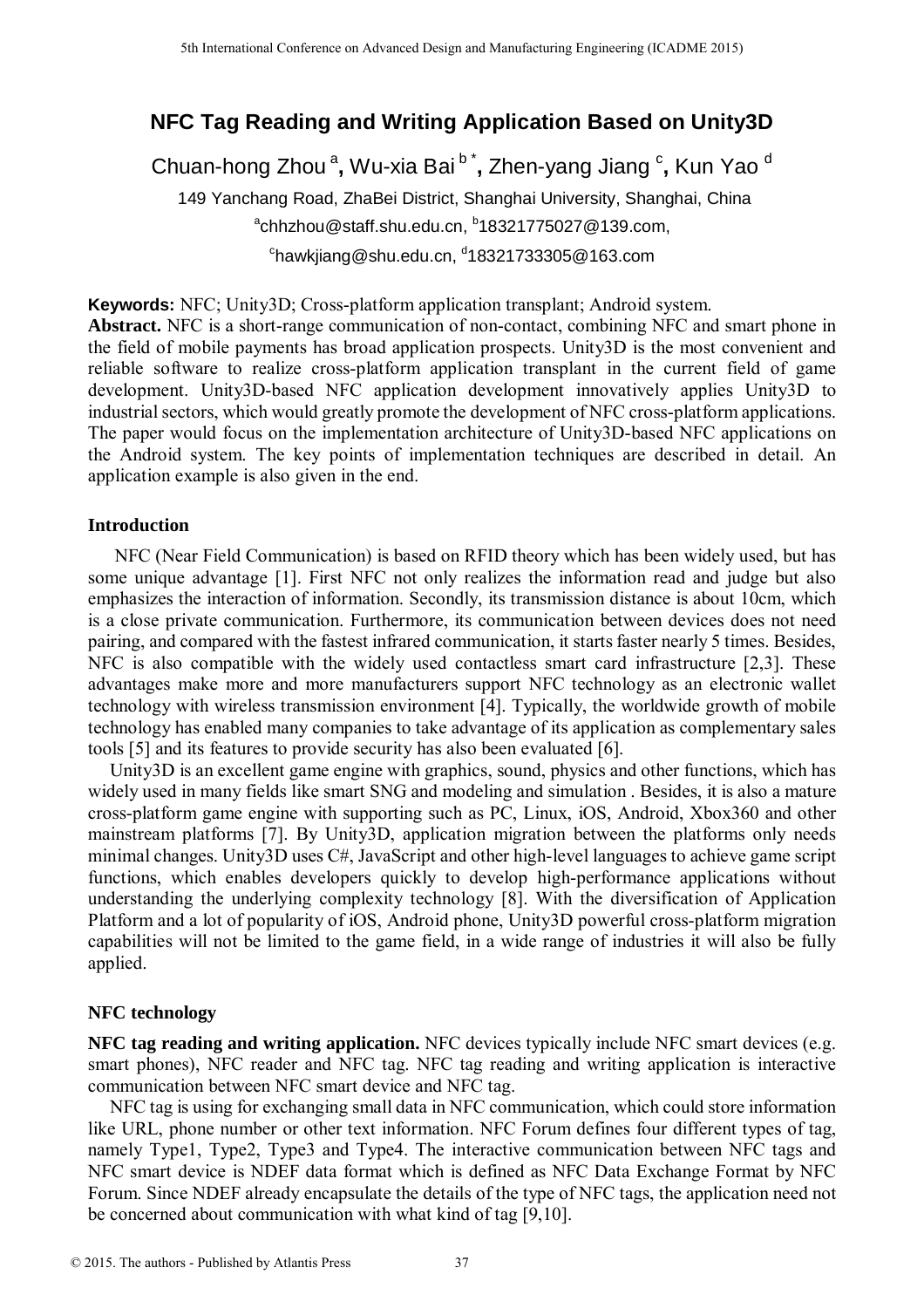#### **Unity3D software**

**Unity3D cross-platform application porting.** Application porting for different platforms have different docking methods which have three basic steps in common [7].

**Unity3D-Android Application.** As Unity3D generally cannot communicate directly with the system API code, we need to prepare the system plug for the U3D to indirectly call the underlying system API. In Android system, for example, write the appropriate function of the Android system in library file form by eclipse, then introduce the library file into Unity3D. The library file is the Android system plug [7]. The following section describes Specific steps.

#### **Create Android system plug. The steps are as follow.**

l Create an Android library project in eclipse, and pay attention to the Package Name and Activity Name. Package Name need to be bound with U3D taking com.project.etagrw as default name. Activity Name will refer to U3D taking MainActivity as default name.

l After creating the project,add classes.jar that is a library file prepared for Android platform by Unty3D to the eclipse project.

l Android underlying application would be completed in MainActivity.java, and the MainActivity must inherit from UnityPlayerActivity, in that way, the method in MainActivity class can be called by script in Unity3D.

l After completing Android underlying application, generate engineering library file taking etagrw.jar as default name which is Android system plug.

#### **Import Android system plug to Unity3D.**

l Create a project directory-*Plugins\ Assets* in the Unity3D project, and put the Android system plug into that directory.

l *AndroidMainfest.xml* which is in the Unity3D installation directory should also be placed into *Plugins \ Android* catalog, then modify the node-android:name of the file: *android:name="com.project." Package Name"."Activity Name""*, where Package Name and Activity Name should be consistent with that are in the Android project, so *android:name=com.project.etagrw.mainActivity* in the *AndroidMainfest.xml*.

l Create a script file in the Unity3D project to communicate with the Android system plugin.

l the Bundle Identifier in the Player Settings window must be consistent with the Package Name in the eclipse project, that is com.project.etagrw

#### **Unity3D-based NFC tag reading and writing application in Android system**

Android system introduces NFC API after API9, and currently, Android system offers two packages-*android.nfc* packages and *android.tech* package on NFC development. Unity3D-based NFC tag reading and writing application need to call Android NFC API. Therefore after completing Android system plunge of NFC function in eclipse, introduce it to the Unity3D project. Then, create a C# script file in Unity3D project, in which design application interface and interact with Android system plug.

**Analysis of NFC tag reading and writing application.** Start the application, and the overall method flow chart is shown in Figure 1.The following section describes Specific steps.

1) The Start method in the C# script used to initialize the C# script and load the Activity that is *MainActivity* is called firstly when Android application started.

2) When the Activity has successfully loaded, onCreat method of the Android plunge should be called to initialize the Android plunge and check the phone NFC Function, and the Update and OnGUI method of C# script are called at each frame(as shown in Fig3.a). Update method is to update the information reading from NFC tag. OnGUI method is to set up and update the information of application UI interface. The function of OnGUI method is shown in Figure 2 , which is interpreted as follows.

l UI interface drawn by OnGUI method consists of five main components including save button, input box, write button, display box and read button. The first three components are writing functional components, and the last two ones are reading functional components.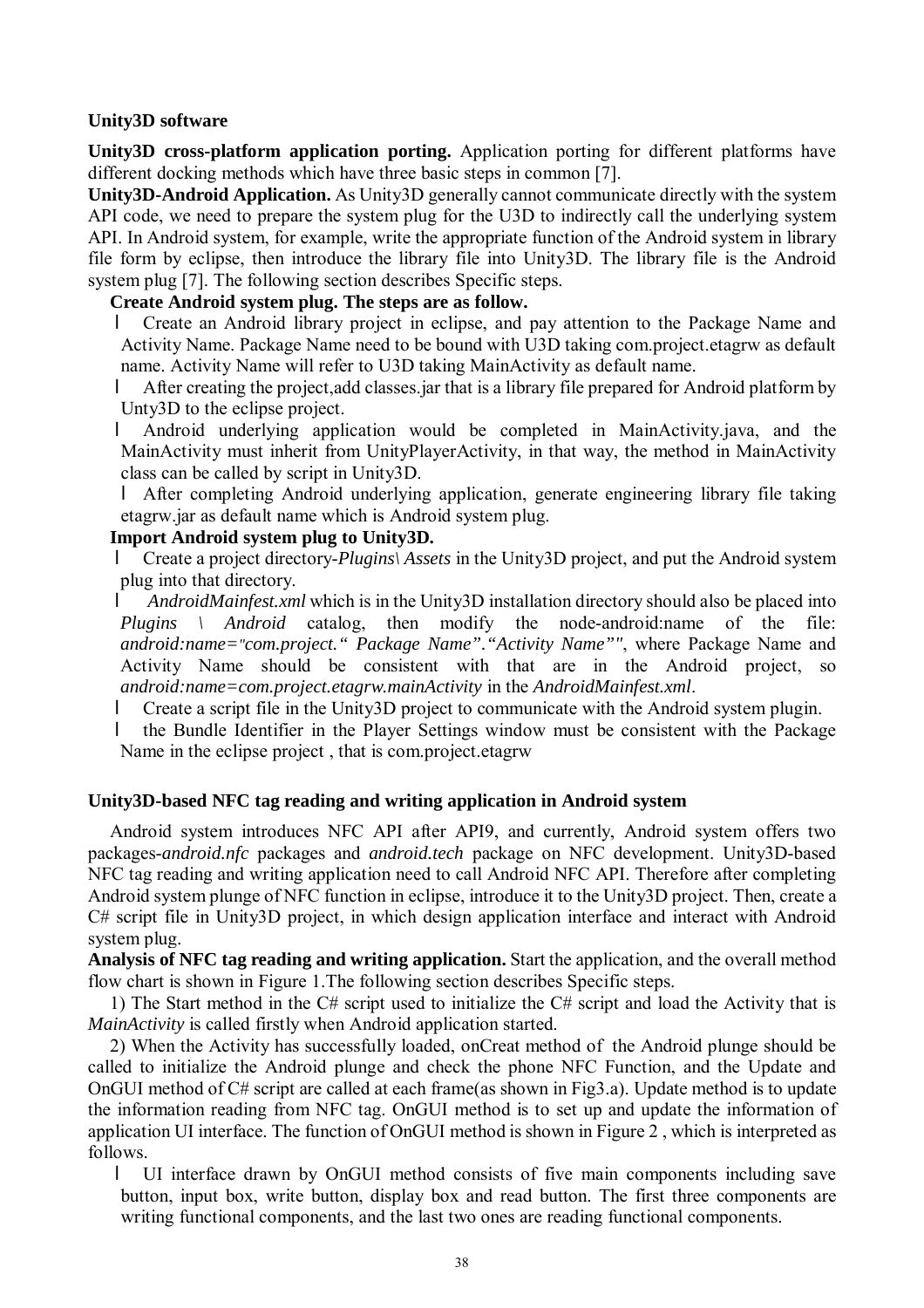l The steps of operating writing tag is as follow: Firstly, input the content into the input box, then click the save button to deliver it to the Android plunge(as shown in Fig3.b). Finally, click on the write button to open the reception scheduling of writing tag function in Android plunge.

l The steps of operating reading tag is as follow: Click the read button to open the reception scheduling of reading tag function in Android plunge. The display box would always update the reading content.

3) When the program takes up the main thread, onResume method of Android plunge is called. The reception scheduling of NFC reading and writing function is set in that method. An intent object would be generated with a tag putted in the back of the phone. Whichever reception scheduling is opened, the intent object of NFC tag would be intercepted. If the intent object is successful matched with intent filter, callback method of Android plunge-onNewIntent is called to process corresponding reading or writing function(as shown in Fig3.c&Fig3.d).



#### **Fig.1 The overall method flow chart**



**Fig.2 The OnGUI method flow chart** 

#### **Unity3D-based NFC**



**Fig3.a The initial interface Fig3.b Clicking save button**